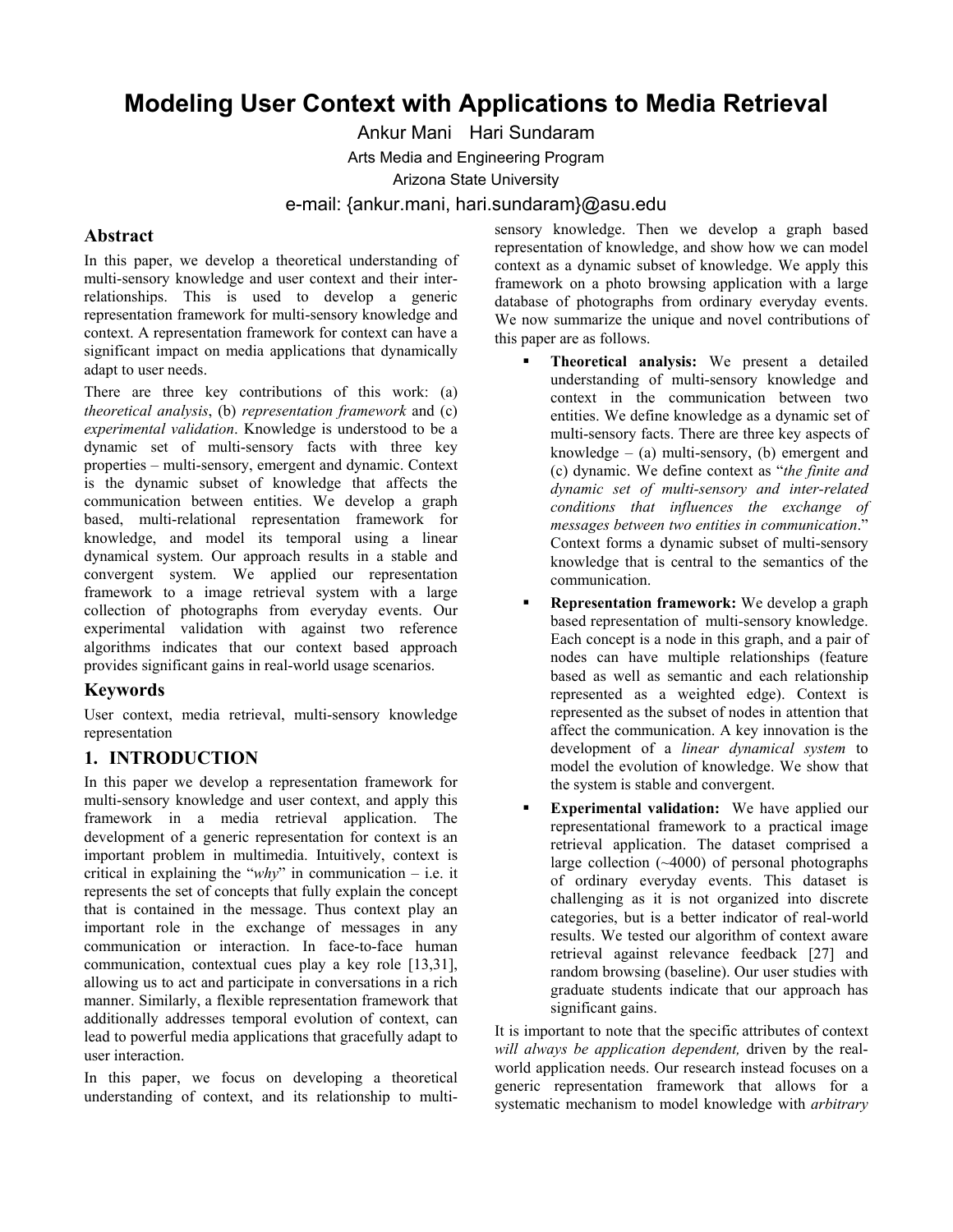*attributes* and their temporal evolution. This allows our contributions to context and knowledge be applied to other applications.

The rest of this paper is organized as follows. In the next section we begin by developing our notion of context – we provide real-world examples and then define context, multi-sensory knowledge and their inter-relationships. In section 3, we discuss related work. In section 4, we develop the key contribution of this paper in terms of a context model for media retrieval. In section 5, we present the architecture of our photo retrieval application. In section 6, we present our experiments on a large real-world data set and in section 7, we discuss the limitations of this work. Finally in section 8, we present our conclusions and future work.

# **2. MULTI-SENSORY CONTEXT**

In this section we introduce the definition of multi-sensory and discuss some of its properties. We first provide two examples that demonstrate the context and the role of context. Then, we define context, multi-sensory knowledge and its relationship to context.

# **2.1 Examples of Context**

We now discuss two user tasks and determine context in each task and then discuss the role that context plays in fulfilling the tasks.

**Media retrieval:** In the first task, the user wants to search photographs in a media database containing photographs, music, movies and others. The key problem here is to deliver to the user a set of media of elements most relevant to the user. The user provides query as either text or other by selecting media through an interface that allows for both modalities.

There are concepts and events that help in the query formulation. The user has some information about the set of events where such photographs were taken or the people or things visible in the photograph or how the photograph may look like. This set of information may provide a vague query, however most times it is difficult to provide query this way. Thus, the query is related to the current set of information in the user's short-term memory [4]. The user associates the photographs to other available media in a unique way. The strengths of these associations change with time and are related to the way the user associates things in his short-term memory. The multi-sensory and interrelated information set in the user's short-term memory influences the query provided by the user [4] and at the same time is influenced by the user's activity and the media the user consumes. *This set of multi-sensory and interrelated information forms the user query context*. The system can use estimates of the query context to provide a more comprehensive set of results as a response to the query. In this example attributes that do *not* form the query context include the temperature of the room, the sound of the air conditioner, or the last news article read.

**Human Communication:** In the second example, let us examine the case of two people Mary and Jane engaged in a face to face communication about a legal contract. In this case, Mary's spoken communication is highly dependent on several factors. It depends on the interaction immediately prior to Mary's spoken utterance, as well as multi-sensory cues such as Jane's gestures, clearly discernable affect states (e.g. anger). Mary *incorporates estimates of Jane's interpretation context* when composing her next spoken utterance – Mary's *context of construction*, is thus influenced by Jane's *context of interpretation*, as well as their past message history. Examples of attributes in this conversation that are *not* contextual include the color of the sky, the name of Mary's brother, or the name of Jane's graduate school – these attributes are part of the overall knowledge but are not relevant to the conversation



**Figure 1:** The general framework of multi-sensory communication between two entities. The intent of communication is dependent on the context of construction while the decoded intent depends upon the context of interpretation. We can draw a *communication surface* around each entity, through which all communication to the entity must pass.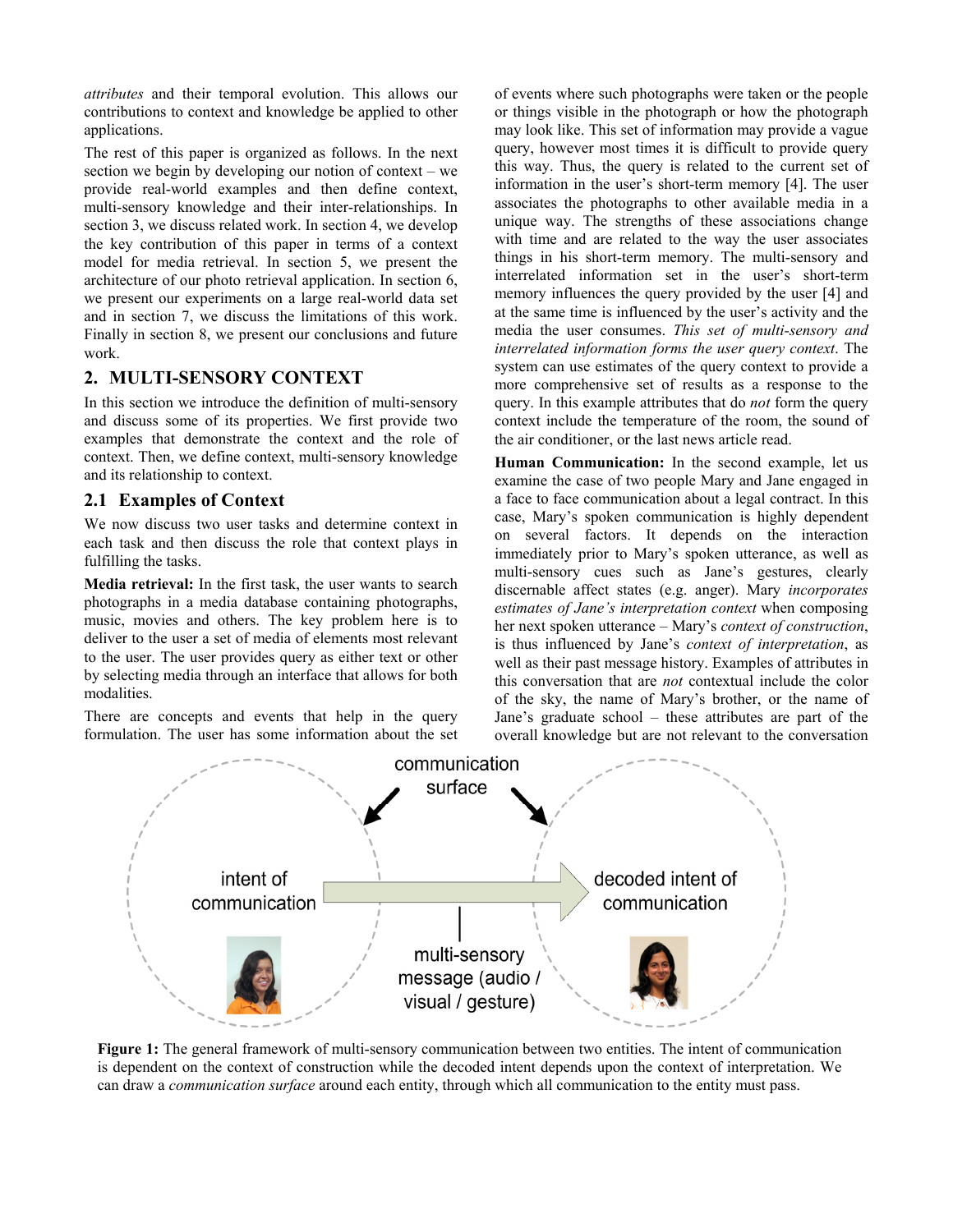about the legal contract.

**Generalization:** These examples can be generalized into the communication problem between any two entities [16]. When one person sends messages to the other person using a set of the available media, the messages are influenced by the person's current short-term memory, the task at hand, the messages the person has sent so far, the messages the person has received and the person's knowledge about the subject and the other person. This set of conditions is multi-sensory (represented in more than one medium) and inter-related and influence the messages originating from the communicator forms the context of the communicator. The interpretation of these messages by the other person (receiver) also depends upon a similar set of conditions for the receiver (ref. Figure 1). This set of conditions forms the context of the receiver. The more is the overlap between the contexts of the two people, the more effective is the communication. Note that the context of construction and the context of interpretation always represent a small part of the overall knowledge available to both entities. The communication is also influenced by the environment knowledge and the current state of the environment. Social knowledge such as language and the social codes form a part of the environment knowledge and influence communication [16].

# **2.2 What is multi-sensory Context?**

We define context as "*the finite and dynamic set of multisensory and inter-related conditions that influences the exchange of messages between two entities in communication*." This is the set of conditions that can be estimated by the receiver based upon the messages from the originator and the set of conditions that influence the messages originating from the transmitter of messages. We observe in the above examples that the conditions were inter-related, dynamic, emergent (i.e. lead to the formation of new knowledge) and multi-sensory and influence the origin and interpretation of messages.

In the above examples the set of conditions was a subset of a large number of possible inter-related conditions. The superset of these conditions is knowledge about the communicating entities and the environment. We now discuss the definition of knowledge and its relationship to the context.

# **2.3 Knowledge and its properties**

Knowledge is a dynamic set of multi-sensory facts. A fact is a statement that holds true for an entity (communicators or environment). Knowledge has three important properties; it is multi-sensory, emergent and dynamic.

 **Multi-sensory**: The environment we live in represents knowledge in multiple senses. The color, sounds produced, the texture, the shape, the structure and organization of different components, all these represent knowledge about the object. The functions of objects and their

interactions also represent knowledge. Similarly, in our minds, we represent knowledge in multiple modalities. When we talk of the concept "bird," we associate it with the visual representations of a bird, the chirping sound of a bird, act of flying and others.

- **Emergent**: With increasing interaction with the environment, we begin to develop *new* associations and gather facts previously not known to us. For example, consider a child walking on the beach for the very first time. The child who has never been exposed to the sea (visuals / sound / wind and their interrelationships), or the specific nature of the sand, quickly begins to learn the properties of this environment and use it to navigate the beach.
- **Dynamic**: Through interaction with the environment, we refine and modify our understanding of the *existing* relationships between the different observed concepts. For example Mary may associate sunshine with happiness, in a region where there is very little sunshine, but this relationship may weaken if she moves to a country with abundant sunshine.

In a media retrieval scenario, knowledge can be divided into three overlapping sets namely user knowledge, environment knowledge and the application knowledge. The user knowledge consists of the set of interrelated facts about the user such as the user interests and the set of associations the user has. The application knowledge consists of the application code and the media database. The application knowledge also influences the user knowledge as the user learns new facts about the media while exploring the database. The environment knowledge consists of the physical and social environment the user is in and that influences the way user knowledge has developed and will change in future.

# **2.4 Context and its relationship to knowledge**

Context is the dynamic subset of knowledge that is in attention and influences the exchange of messages between the entities in communication (ref. Figure 2).

When two entities are communicating, each entity maintains an estimate of the knowledge and context about the other entity and the environment. The accuracy of the estimate influences the effectiveness of the communication. For example, if one person knows that the other person is deaf, he/she will communicate with the other person using sign language. The importance of communication for a reliable estimate of context is valid even in the absence of a human in communication. For example, in a location based adaptive system such as a mobile phone that displays active map information, it is critical to have a continuous stream of information about the location of mobile phone provided by a Global Positioning System especially when the user is highly mobile. For simplicity of notation we refer to the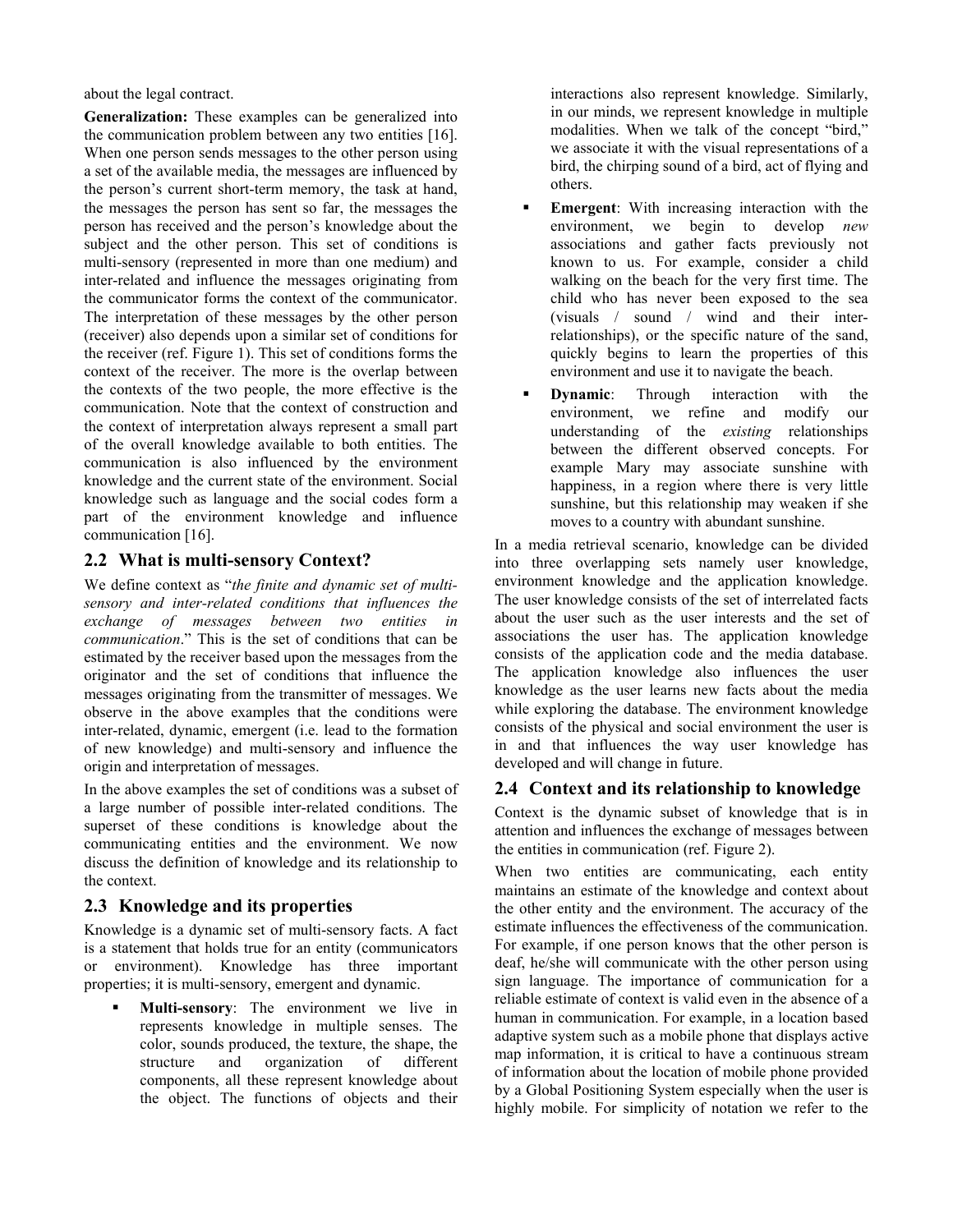estimate of knowledge as 'knowledge' and the estimate of context as 'context' in the rest of the paper.

Not all the knowledge about the entities is needed for a limited set of message exchanges. In fact, only a limited



**Figure 2:** The figure shows relationship between knowledge, context with user interaction over a period of time. We see that the knowledge grows over time, and that context forms a dynamic, highly evolving subset of the knowledge.

subset of knowledge that covers all the possible contexts for the *specific communication* is sufficient. For example, when a child studying in first grade communicates with a physicist about birds, the physicist will not refer to his understanding of 'plasma physics' to communicate with the child. Additionally, the child need not be informed about the physicist's knowledge about 'plasma physics'.

In a media retrieval application the messages from the user are the selection of a particular media element and explicit textual query. These messages are influenced by the user's current attention and the way she associates different media elements. For the retrieval application the user knowledge is circumscribed by the media concepts, and the commonsensical relations connected to those concepts. An estimate of this knowledge by the application can make it more efficient. The environment knowledge can be limited to the semantic knowledge about the environment that influences the user interaction. This can be the linguistic, social, physical and commonsensical knowledge. The user always has some estimate of the knowledge and context of the application, such as how to construct the query, what to expect from the application. A user context-aware media retrieval application will also maintain an estimate of the user knowledge and query context. We next review related work.

### **3. RELATED WORK**

Early work on context [10,11,12,28] treat context as pieces of information like location, identity, activity and time and has been successfully used for the purposes of configuration and adaptation is the areas of context aware ubiquitous computing. An attempt to integrate all such information was made in [9]. There the context was modeled for ubiquitous computing environments and hence was limited to the anticipated needs of the relevant ubiquitous computing applications. The context was defined as "any information that can be used to characterize the situation of an entity, where an entity is a person, place or object that is considered relevant to the interaction between a user and an application, including the user and application themselves." This definition is very broad as pointed out in [34]. In [34], the author bounded the definition of context as the set of set of information that is relevant for the current communication. This definition is still broad and does not focus on two important properties of construct – (a) Context is a dynamic construct  $[14]$  and (b) Context is related to knowledge and cannot be discussed independent of it [26]. Our definition of context recognizes these important properties of context.

The generic model for context is not a well posed problem [17]. In [17] the authors pointed out the trade-off between the desire for abstraction (to make modular and tractable systems) and the desire for context-sensitivity. This also points towards an irony in making a generic context model (making a generic context model is actually motivated by this desire for abstraction) which is actually a drift away from the context sensitivity. *Thus the attributes of context can only be decided on a per application basis.* In this paper we focus on models of query context, with a model easily adapted to other applications. The needs of context in a media retrieval application are concerned with semantic inter-relationships between concepts, which can be arbitrary. Also the relationships that we wish to explore in multi-media are linguistic, statistical as well as common sense rules such as from the CyC database [2]. We address these issues in our work on context models.

The context model would thus consist of two structures:

- A knowledge base (personal or shared ontology) consisting of the concepts and the relationships between them
- A temporally evolving context representation that is in relation to this ontology.

Most recent attempts on knowledge representation and context modeling fall into one of the two categories namely the logical representation [7,21] and statistical representation [24,33] The logical representations are mostly driven by linguistic interpretations and the construction of meaning in language. On the other hand, the statistical knowledge representations are driven by pattern classification applications. For multimedia applications, we need a multi-modal knowledge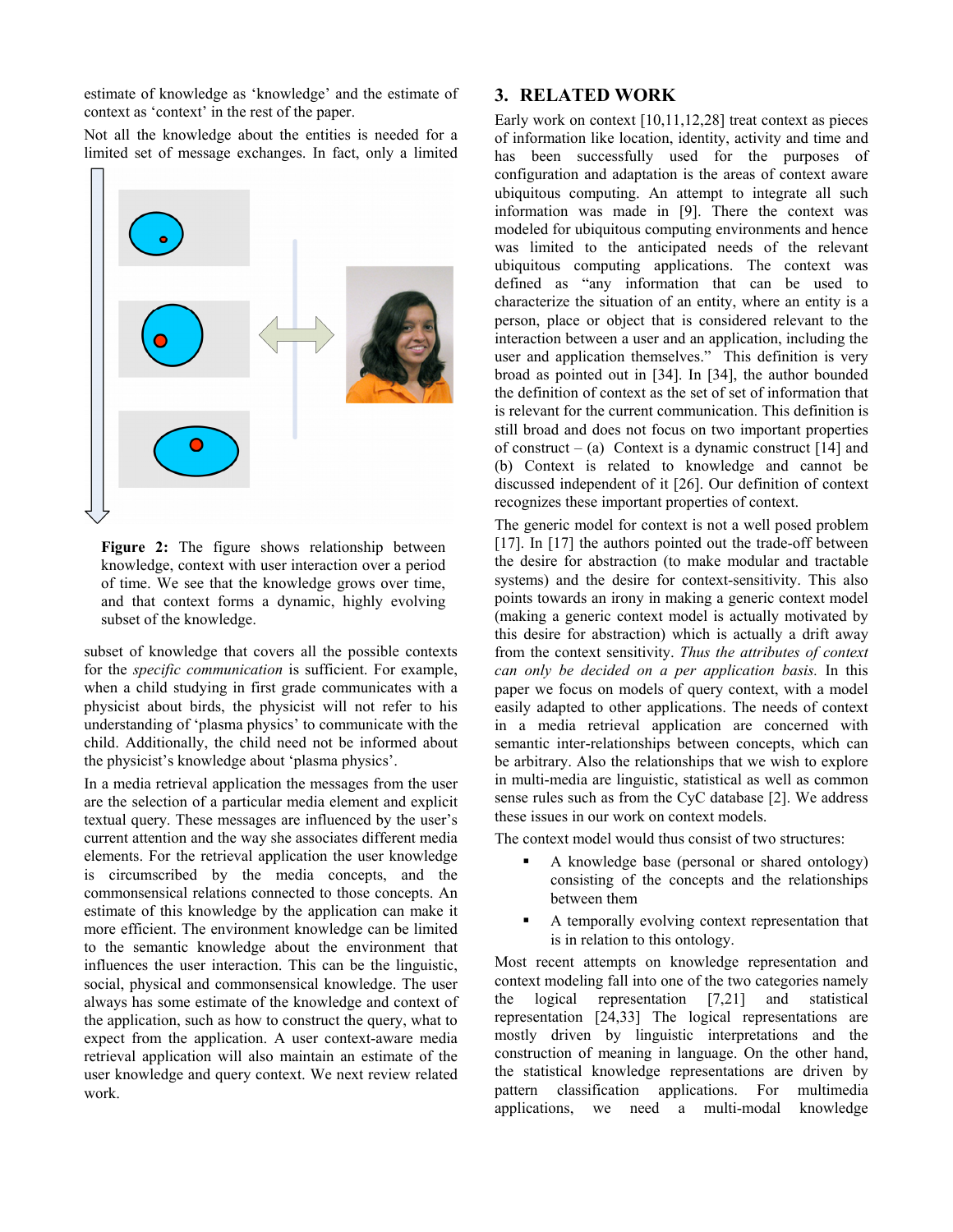representation that integrates different approaches in single modalities. In [5], the authors proposed a multimedia knowledge framework involving arbitrary relationships between concepts. They suggested a learning framework in which the topology of the knowledge framework and the relationships between the concepts are statistically learned into a Bayesian network. This gives an ontology depicting purely arbitrary statistical relationships between the concepts but does not provide a meaningful interpretation and evolution of the knowledge framework. The other attempts to represent semantic knowledge include Wordnet [23], Cyc [16] and OpenMind Commonsense [20]. These knowledge representations focus on one or more relationships such as lexical relationships and commonsensical relationships.

Based upon such knowledge bases, several attempts have been made to represent and use context. This has been used in web-base learning environments, e-commerce applications, media recommendation applications, intelligent agents and others. However, the knowledge frameworks do not evolve dynamically with the user interactions in the system, nor do these models consider the personalized and shared nature of the multi-modal knowledge of each individual.

A significant survey on the content-based image retrieval has been given in [30]. Prior works on adaptive media retrieval have used relevance feedback [8,27] for a better query estimate and refinement of distance metrics in the low-level feature space. Recent work on retrieval has focused on context-aware similarities [35], however the work focuses on learning the similarity metric using a kernel trick and the model of context is not proposed. These works on media retrieval consider that image relationships exist in low-level feature space. However, most of the times people associate images semantically and not using low-level features. Media retrieval that uses semantics for retrieval [3,19] uses general and static knowledge bases like ConceptNet [20]. The problem with this approach is that it does not model the differences in the similarities between the media elements seen by different people in different contexts. We build a media retrieval system based upon the dynamic multimodal model of the user context as a subset of the personalized user knowledge. Our experiments show that media retrieval using the models of user context as in our approach produces better results as compared to relevance feedback as in [27].

Some recent media retrieval approaches [15,25] use a significant amount of prior knowledge for image retrieval. In [15], the authors use a pure metadata approach for image retrieval. The description of the images is in from the metadata of the images. Hierarchically, structured ontologies, obtained from the domain and from the media annotation define a set of properties of the images such as time, place and others. The query is also represented in a similar structure. Creation of such ontologies and in

particular the annotation of all the images in the database is a significant problem. Often the image database is sparsely annotated. Hence, such approaches should be merged with content-based approaches (). The search and recommendations are then performed by a set of logical rules (recommendation rules, hierarchy rules and mapping rules). In [25] the authors present an interesting task based approach to define the context of the user query and the context of the images and their annotations. The authors also have a dynamic notion of task context that captures the user's task history. However, the approach is driven by annotation and relies on continuous annotation by the users and hence several tools are provided for the purpose of annotation in the application. Both the approaches [15,25] need significant amount of information from the user continuously. On the other hand, our approach makes limited demands from the user and grows the knowledge automatically by analyzing the user interactions. This is very crucial for keeping the users interested and at the same time provides opportunities for integration with incentive based strategies [29] for gathering information, for knowledge growth, from the user.

#### **4. CONTEXT FOR MEDIA RETRIEVAL**

In this section we introduce our model for representation and evolution of multi-sensory knowledge (text, images) and user query context.

### **4.1 Knowledge Representation**

User knowledge in the model is represented as a graph as





shown in Figure 3. The nodes in the graph are the instances of concepts in one modality and the weighted edges (weights represent the similarity between the end nodes along the edge) are the relationships between those instances. The knowledge can be divided into planes as shown in Figure 3, where each plane consists of concepts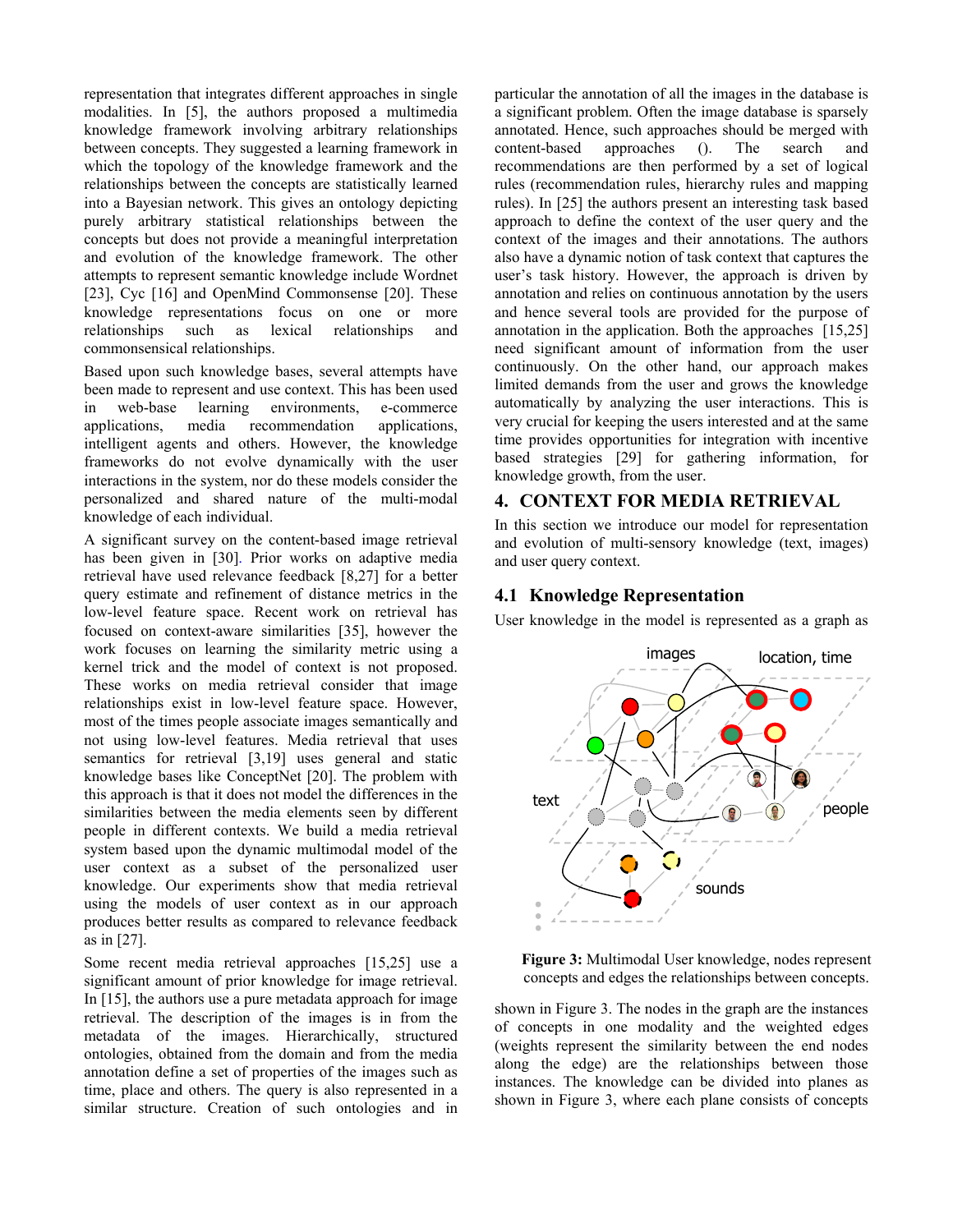in one modality and the relevant relations between them. The planes are connected through inter-planar edges between some nodes like an image in the images plane and its annotation in the text plane.

The relations between concepts in the text plane are linguistic and commonsensical, in the images and audio planes are low-level feature based, in the people plane are social and in the location and time planes are spatiotemporal. For now the knowledge is restricted to only text and image planes.

The description of the knowledge graph is as follows. Let C be the set of concepts in the knowledge and R be the set of relation types among the concepts in the knowledge. Each concept  $c_i \in C$  and each edge  $e_i \in E = C x C x R$ . Each edge  $e_i$  also has a weight  $s_j(c_m,c_n)$  that denotes the similarity between the concepts  $c_m$  and  $c_n$  across the edge  $e_i$ due to the edge *ej*. The weights of the edges in the text plane and the inter-planar edges are all set to 1 while the weights of the edges in the image plane are equal to the low-level feature based similarity between the images. The image plane is fully connected but the text plane is sparsely connected. The user knowledge is then defined as  $K = \{C,$  $E$ .

Media knowledge is represented as a graph similar to the user knowledge and consists of the media elements and user specified annotations as the nodes and the feature based relationships (e.g. color histograms), commonsensical relationships and user specified annotation based relationships as edges. Environment knowledge at present is the commonsensical knowledge obtained from the ConceptNet [16] and it consists of text nodes and commonsensical relationships between those nodes.

#### **4.2 User Query Context Representation**

User query context is represented as the subset of the nodes and edges in the knowledge graph that are in attention. Although the user knowledge consists of a large set of concepts and relationships, at any time only a few of these concepts are in the user attention with different levels of attention. The concepts influence the user's interactions and the amount of influence depends upon their attention level. The association between the concepts is also different at different times and depends upon the level of attention on the relationships types connecting the concepts. An estimate of this set of concepts and relationships and their attention levels is represented as the user query context.

The attention on concepts and relationship types are represented as weights of the respective concepts and the biases on the types of relationships. The user attention at a concept  $c_i$  in the knowledge is modeled as the weight  $w_i$  of the concept. The sum of weights of all concepts in the user knowledge at any given time is constant. This is based upon the assumption that the amount of short-term memory in any individual and hence the total amount of attention

given to all the concepts is constant over a small duration. The importance of a type of relationship  $r_k \in \mathbb{R}$  is modeled as the bias  $wr_k$  on the relationship type. The biases on the relationship types at any point are estimated as

$$
wr_k = \alpha + 2(1 - \alpha) \sum_i \sum_j w_i w_j , \qquad \qquad <1>
$$

where  $w_i$  and  $w_j$  are the weights of the neighboring concepts  $c_i$  and  $c_j$  connected by the relationship  $r_k$  and  $\alpha$  is a constant between 0 and 1. Thus  $wr_k$  lies between 0 and 1. Thus, a relationship type connecting concepts with high attention has a higher bias as compared to the relationship type connecting concepts with low attention levels.

The similarity between the neighboring nodes is the weighted sum (weights are the biases on the types of edges) of similarities between the nodes along all the edges

$$
S(c_i, c_{i+1}) = \sum_{j=1}^N w r_j S(c_i, c_{i+1} | j).
$$
  $\langle 2 \rangle$ 

 $S(c_i, c_{i+1})$  is the similarity between the concepts  $c_i$  and  $c_{i+1}$ , N is the number of edges between the two concepts and  $S(c_i, c_{i+1} | j)$  is the similarity of the *j*<sup>th</sup> relationship (along the *j th* edge) between any two nodes.

### **4.3 Context and Knowledge Initialization**

Initial multimodal user knowledge is created using a set of multimodal (text, images and possibly other media such as audio) seed concepts provided by the user and the relation between the concepts either provided by the user or already present in the environment knowledge space. Each user provides some seed concepts describing herself such as her profession, interests, some images of herself and her friends, place and others. A set of concepts are extracted from the environment knowledge space (ConceptNet [1,20]) that are in the neighborhood of the textual seed concepts. The relationships between these concepts are also extracted from the environment knowledge space. All the seed concepts and extracted concepts and the relationships between them form the initial User Knowledge. Initially the whole user knowledge is set as the user context with equal weight of the nodes and the edges. This is a conservative estimate of the user context as the system does not have any information about the user's current context. Thus initially, each concept in the user query context has equal weight.

### **4.4 Context Evolution**

We now discuss the evolution of the user context as the change in the weights of the nodes and biases of the relationships and discuss the convergence and stability of the model and intuitively discuss the appropriateness of the model. Earlier work on determining context of concepts in ontology has used activation spreading [7,8]. Thus the context in these cases is static as opposed to real situations where the context changes with time. We introduce a method for modeling the dynamics of activation spreading that helps us determine and track context through time both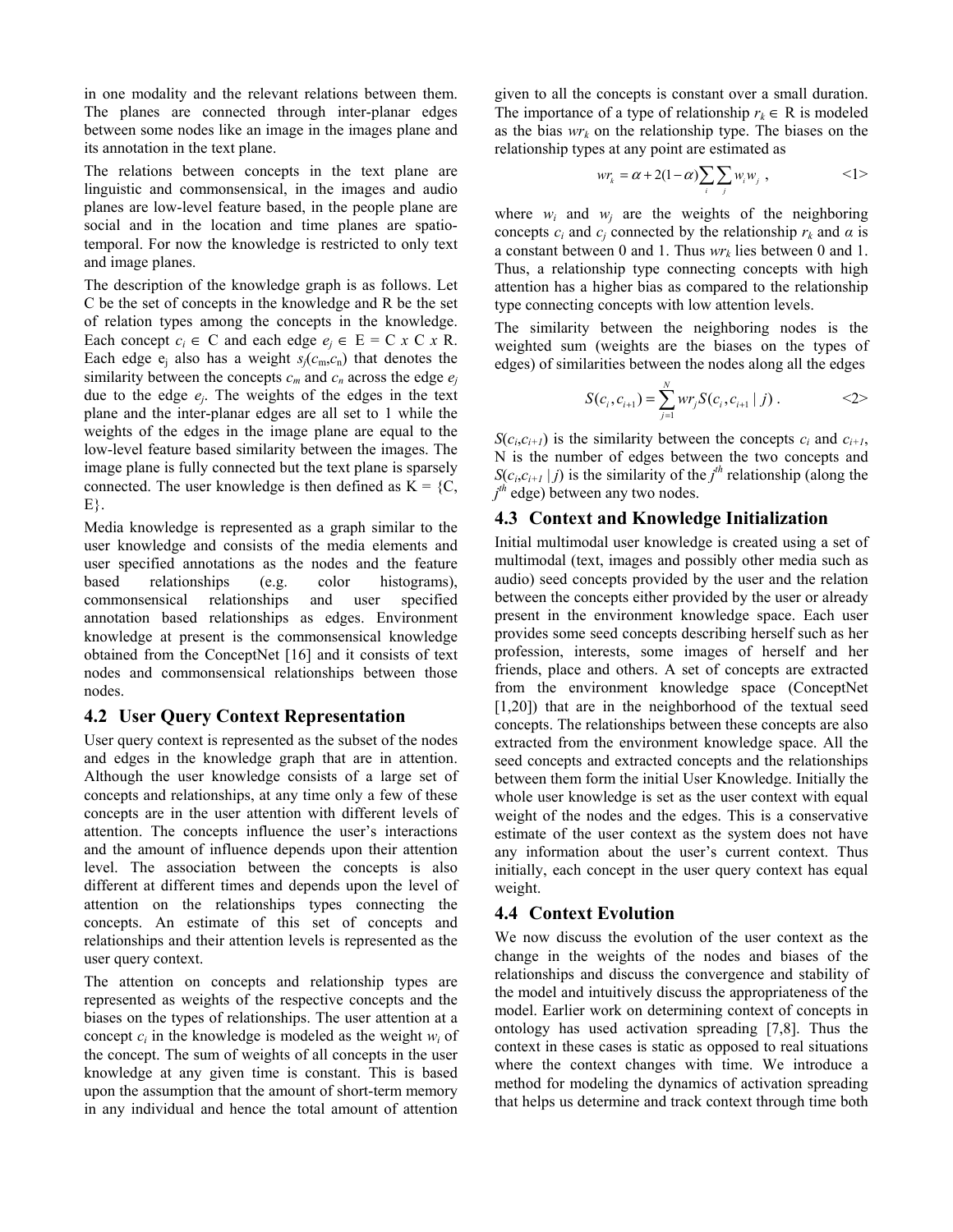in the presence and absence of any information about the user activity.

The change in weights of the nodes and edges follow the change in attention on the concepts and relationships in the short-term memory and are modeled as a linear dynamical system. The weight of a concept in the knowledge is affected by the weight of its neighbors. A concept strongly connected with other concepts with higher attention, gains attention while a concept strongly connected with concepts with lower attention, loses attention. The user activity related to a particular concept increases attention at the concept at the cost of the attention over all other concepts in the knowledge. Thus the rate of change of weight of a concept is

$$
\frac{dw_i}{dt} = \sum_{j=1}^{N} C(S(c_i, c_j))(w_j - w_i) + A(i) - Bw_i \quad \text{(3)}
$$

where  $w_i$  is the weight of the concept *i* at time *t*,  $S(c_i, c_j)$  is the similarity between the neighboring concepts as given by equation  $\langle 2 \rangle$ ,  $c_i$  and  $c_j$  and  $C(x)$  is a bounded monotonically increasing function.  $C(S(c_i, c_j))$  represents the coupling between two neighboring concepts that causes the flow of weights between the two concepts.  $A(i)$  is the activation function that is non-zero only for a certain set of concepts related to the current user activity and B is a constant that is related to  $A(i)$  as

$$
\sum_{i=1}^{N} A(i) = B \,. \tag{4}
$$

*A*(*i*) and B model the attention that is diverted from the existing set of concepts to the new set of concepts representing the current user activity. The first term of equation <3> models the spreading of the attention from the points of attention across the knowledge space. The context converges asymptotically on a suitable distribution of weights over all the nodes and edges in the knowledge under the presence of the messages from the user.

We now discuss the steady state distribution of weights of the concepts. The sum of weights of all the concepts is constant. It can be verified using the equation <3> that

$$
\sum_{i=1}^N \frac{dw_i}{dt} = 0 \ . \tag{5>}
$$

The state-space equations in  $\leq$  2> can be represented in the vector form as

$$
\frac{d\mathbf{w}}{dt} = (\mathbf{C}\mathbf{w} - diag(\mathbf{C}1)\mathbf{w} - B\mathbf{w})) + \mathbf{A}
$$
  
= (\mathbf{C} - (diag(\mathbf{C}1) + B\mathbf{I}))\mathbf{w} + \mathbf{A} (f\mathbf{w})

where **w** is the vector of the concept weights, **C** is a matrix whose elements  $c_{i,j}$  represent the coupling between the neighboring concepts  $c_i$  and  $c_j$  given as  $C(S(c_i,c_j))$ , 1 represents a unit column vector and diag(**x**) represents a diagonal matrix whose diagonal elements are the elements of vector **x**. **A** is the activation vector whose elements are *A*(*i*). When no information about the user activity is available, **A** is a zero vector and *B* is 0. Thus equation  $\leq 6$ reduces to

$$
\frac{d\mathbf{w}}{dt} = (\mathbf{C} - diag(\mathbf{C1}))\mathbf{w} . \qquad \qquad <7>
$$

**C** is a sparse and symmetric matrix and the non-zero elements correspond to the coupling between neighboring concepts. At steady-state  $d\mathbf{w}/dt = 0$ . Thus the steady-state solution lies in the right null space of the matrix **C** diag(**C1**). The given matrix is the weighted adjacency matrix of the knowledge graph where the weights are the coupling values between the adjacent concepts. It can be easily verified that the rank of such a matrix  $C - diag(C1)$ is  $N_R - N_C$ : number of rows – number of connected components. Hence the dimension of the solution space (i.e. the null space of the matrix  $C$  - diag( $C1$ )) is N<sub>C</sub>. The steady state solution thus is the uniform weight distribution across all the concepts in any connected component. In the current representation of knowledge, there is only one connected component in the User Knowledge network. Hence under the steady state, all concepts have the same weight. Further, since the sum of the weights of all the concepts is constant, this weight is unique and is 1/Number of concepts. This is intuitive since if we do not have any information about the user activity for a long period of time, then the estimate of the context is the just the overall knowledge that we have about the user.

#### *4.4.1 Analysis of Stability and Convergence*

We now analyze the stability and convergence of the user context in the general case when the information about the user activity is available and **A** and B is not 0. A Linear Time Invariant system with the state space equation as in eq.  $\leq 6$  is stable if all the eigenvalues of matrix  $\bf{C}$   $diag(C1) - BI$  are less than or equal to 0. The system is not time invariant because the coupling matrix **C** changes with changes to context. However the change in matrix is small enough to be neglected and a time-invariant approximation is still justified. It can be easily verified that diag( $C1$ ) –  $C$ is positive semi-definite given the elements of **C** are all positive. Adding a diagonal matrix to this matrix whose diagonal elements are all positive or 0 gives a matrix which is also positive semi-definite. Therefore,  $diag(C1) + BI - C$ is a positive semi-definite matrix with all eigenvalues positive or 0. Therefore, all eigenvalues of  $C - diag(C1) -$ B**I** are less than or equal to 0 and the system is stable.

In the general case when **A** is not **0**, in the steady state, the weights of the concepts are the solution to the equation:

$$
(C - (diag(C1) + B1))w = -A.
$$
  $\langle 8 \rangle$ 

To determine if the dynamical system converges and an unique solution exists, let us consider the rank of **C**  $diag(C1) - BI$ .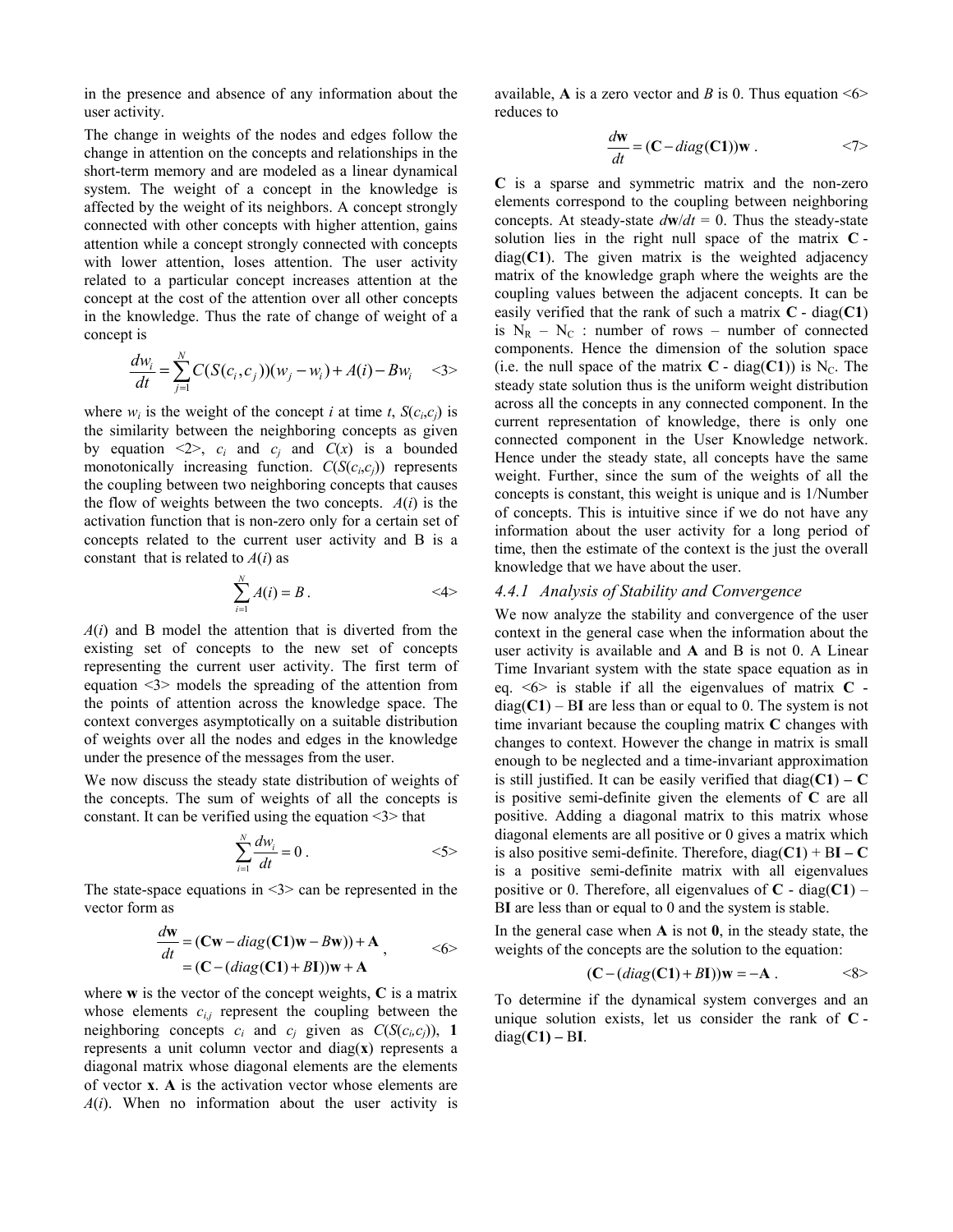$$
(\mathbf{C} - diag(\mathbf{C1})) - B\mathbf{I}
$$
  
=  $V\Sigma V^{T} - B\mathbf{I}$ ,  $\langle 9 \rangle$   
=  $V(\Sigma - B\mathbf{I})V^{T}$ 

where  $\Sigma$  is the diagonal matrix whose diagonal elements are the eigenvalues of  $(C - diag(C1))$  and *V* is the matrix whose columns are the eigenvectors of  $(C - diag(C1))$ . We have discussed earlier that the rank of  $(C - diag(C1))$  is N<sub>R</sub> – 1 as the knowledge graph has only one connected component. Thus, one of the eigenvalues is 0. From the discussion on stability, we also found that the eigenvalues of (**C** - diag(**C1**)) are less than or equal to 0. Therefore, all the eigenvalues of  $(C - diag(C1) - BI)$  are negative (B is a constant non-negative number) and the matrix has full rank. Hence, the estimate of the user context converges on a unique distribution of the weights over the concepts. The context estimate peaks at a small subset of the knowledge closer to the concepts related to the information about the user activity. The sharpness of the peaks can be controlled by the value of activation vector.

An important property of our context model is that with suitable activation vector, any weight distribution across the concepts in the knowledge can be achieved. This is true because the dynamical system is controllable. To verify controllability, we use the Popov-Belevitch-Hautus test [6] which suggests that the dynamical system in eq.  $\leq 6$  is controllable if there exists no left eigenvector of (**C**  $diag(C1) - BI$ ) that lies in the left null space of **I**. Since, there exists no null vector for **I**, therefore the system is controllable. In this section we discussed the evolution of the user context and analyzed the dynamics of the context. We now discuss the evolution of user knowledge.

#### **4.5 User Knowledge Evolution**

New facts about the user are exposed to the system through interaction and at the same time the user is exposed to new media elements. Thus the user knowledge is an increasing set of concepts.

The user knowledge estimate changes as new facts about the user are discovered. Each activity of the user (for example a query) provides information about the user. If the query concept is not present in the user knowledge, the user knowledge is expanded as follows:

- If the query concepts are textual, use them as seed concepts, extract a set of concepts in the environment knowledge that are in the neighborhood of the query concepts. If the query concepts are images and have annotations, the annotations of the images or the annotations of the images form the seed concepts. If the images do not have annotations, add the images to the User Knowledge, no textual concepts or relationships are added.
- Obtain the relations between the new concepts and the existing concepts in the user knowledge. For

textual annotations use the ConceptNet neighborhood and add the concept and the relationships. For the image features, calculate the similarities with other images that are part of the user knowledge.

 Add the new concepts and relationships to the user knowledge.

The user knowledge estimate is also expanded as the user is exposed to new media elements. The new media elements that the user encounters and their annotations are added to the user knowledge. The new concepts are linked to the rest of the knowledge through the feature level relationships between the new media elements and the older ones in the user knowledge.

#### **4.6 Similarity of non-neighboring concepts**

The similarity of two non-neighboring concepts in the knowledge graph is computed as discussed in this section. Note that the similarity between the concepts depends upon the current context.

In the first case, when two concepts are in the current context, the similarity between them is computed as the maximum similarity between the two concepts computed over all the paths between the two concepts. Let  $p(k,m)$  be a path that begins with concept  $c_k$  and ends with concept  $c_m$ . Let  $l(p)$  be the length of the path. Then,

$$
S(c_k, c_m) = \max_{p(k,m)} \left( S(c_{n-1}, c_m) \prod_{i=1}^{n-1} w_i S(c_{i-1}, c_i) \right), \quad \text{<10>
$$

where  $S(c_{i-1}, c_i)$  is the similarity between the two successive concepts along the path and  $w_i$  is the weight of the concept  $c_i$  along the path and where  $n = l(p)+1$ , and  $c(0) = c_k$ . This maximization can be done using a variant of the Dijkstra's shortest path algorithm. Thus, the path with the high attention concepts and strong similarity between the concepts is the maximum similarity path.

In the second case, when one or both concepts are not present in the current context we enlarge the context to encompass both concepts. The context is enlarged by the evolution process as given by equation <7> without any activation. During the evolution process all the concepts would lose their weights by a certain amount and the similarity calculated this way will be less than the similarity if there was a path between them in the context region. Note that this evolution process is only used to compute the similarity between the concepts and does not reflect as the change in the user context.

# **5. A PHOTO RETRIEVAL APPLICATION**

We applied our context model in a photo retrieval system to improve the retrieval efficiency. Retrieval of photographs in a large personal collection is an important problem due to the easy availability of image capturing devices. We now discuss the architecture and different components of the photo retrieval application.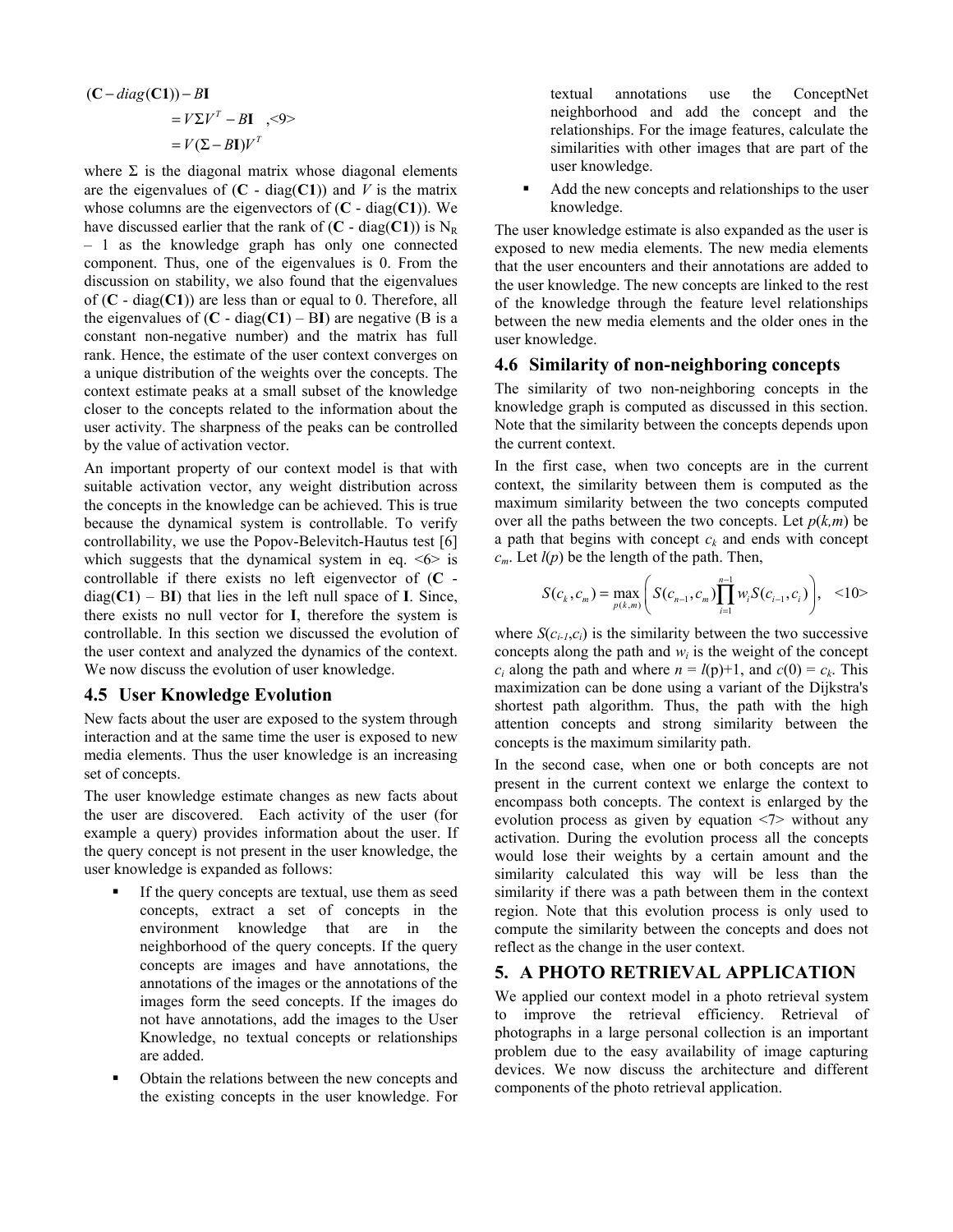### **5.1 Architecture of the application**

The system block diagram (ref. Figure 4) shows three main blocks namely the user interaction, the context-aware search engine and the context model as discussed earlier. The application is multi-threaded for efficiency  $-$  the three main blocks operate as three different threads.



**Figure 4:** Block diagram of the photo retrieval application

The context model runs as a background thread while the User Interaction is the main thread. The search thread is launched when the user makes a query and ends when the results are obtained. The context model consists of the three different knowledge spaces namely the User Knowledge, the Environment Knowledge and the Media Knowledge. The User Knowledge is dynamic while the Media Knowledge and the Environment Knowledge are static. The user interactions provide information about the user and this information is used by the context model to update the User knowledge and the User context. The context evolution engine performs this task. The search engine uses the current user context and the media knowledge to provide the retrieval results. We now discuss the user interaction and the search engine.

### **5.2 User Interaction in the System**

The user interacts with the system through an applet shown in Figure 5. In order to provide a text query, the query is typed in the text box in the upper left hand side of the screen. The displayed images can be selected by clicking the check box with the images. Finally the query is submitted by clicking the submit query button. The top nine results are displayed in the applet with the top most result also shown alongside. It has been studied that the human short term memory can efficiently process seven plus minus two units of information at a time [22], so we chose nine images to display as results.

The user time spent on the displayed pictures and the selection of pictures are the messages sent by the user to the system. These messages provide information about the

current user activity and are used by the evolution engine to update the context.

# **5.3 Context-Aware Search in the Application**

Given the query as a set of selected images, the contextaware search is performed in the media knowledge space to find the most relevant photographs. The search process first obtains the current context from the context model and modifies it using the user information obtained from the query. The modified context is then used to obtain the candidate concepts in the media knowledge space. The images close to the candidate concepts in the media knowledge space form the retrieval results. The complete search is as follows:

- Find the selected concepts from the selected images (the color histogram of the images and the annotations).
- Expand the user knowledge if the selected concepts are not present in the user knowledge.
- Evolve the user context with activation at the selected concepts. This evolution process is done by the search thread and does not reflect in the new user context model. The concepts (both images and text) in the user context that are also present in the media knowledge and have weight greater than  $\alpha$  (optimized experimentally) of the highest weight form the set CC of candidate concepts.
- The score of an image in the media knowledge is now given as

$$
S_c(l) = \max_k \{ w_{cc} * S(l, CC_k) \}, \qquad \qquad \leq l \, l >
$$

where  $CC_k$  is the  $k^{th}$  candidate concept and the  $S(l, CC_k)$  is the similarity between the image and the candidate concept *k* in the media knowledge. The similarity is computed as in the user knowledge space as discussed in section 4.6. Nine images with highest scores are the result images. The displayed images form the new information viewed by the user. These images and their annotations are set as the current user information for the context evolution.

# **6. EXPERIMENTS AND EVALUATION**

We now discuss the user experiments with the Photo retrieval application. We conducted a pilot user study with six graduate students. The experiments were conducted to demonstrate the effectiveness of the context-aware retrieval and hence the focus was not on using the optimal feature set.

The media repository was a set of 4000 images from the users' personal and shared photograph collection. Roughly 15% of these images were text annotated. Personal photographs makes the experiments more complex and better approximate real-world usage scenarios than the familiar Corel data set. Also importantly, the semantic associations are different for different users and we expect them to be captured by the User knowledge estimates.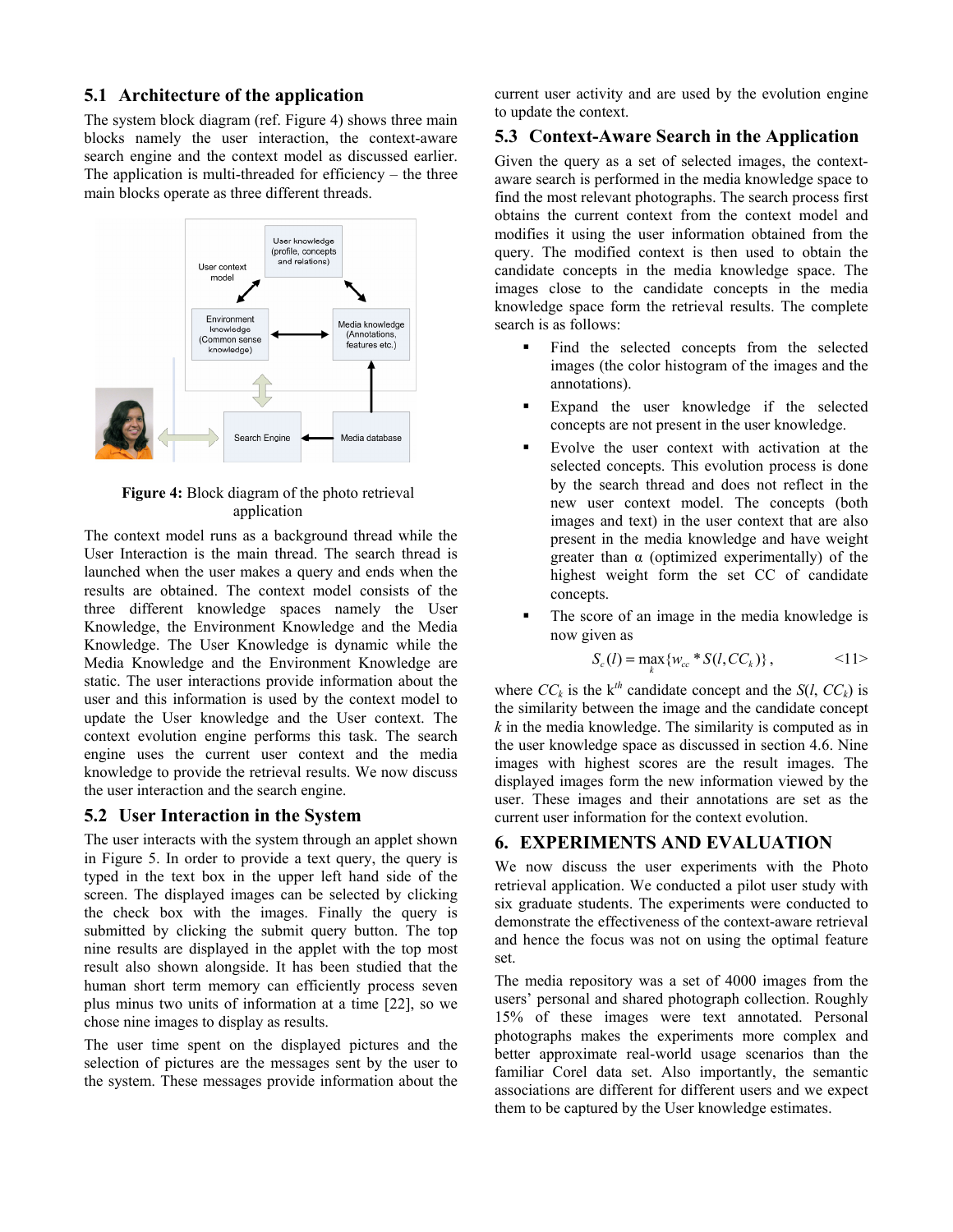The media retrieval application was implemented in Java and executed on Pentium 4 machine. The program structure is as discussed in section 4.



**Figure 5:** The user interface to the search application

# **6.1 Three Retrieval strategies**

We implemented three retrieval strategies namely random retrieval, relevance feedback based retrieval and contextbased retrieval.

- **Random:** In the random retrieval scenario, the images in the display set were selected at random. This strategy was selected as a baseline against which the other retrieval strategies were compared. The retrieval precision for this strategy should be close to the ratio of images in the database that are relevant to the query concept and is the minimum precision expected of any good retrieval strategy.
- **Relevance Feedback:** The relevance feedback based retrieval strategy was implemented as defined in the algorithm discussed in [27]. The color histograms of the images were the selected features for the experiments and the weights of the dimensions and similarities between the images were computed as discussed in [27]. However, for the consistency of the experiment and comparison with other approaches, we allowed only two levels of relevance score for each retrieved item. Thus a retrieved image is given a relevance score 1 if the user selects it as a relevant image. All other images in the database are given a relevance score 0.
- **Our Algorithm:** The context-based retrieval strategy used the context model and retrieved the images as discussed in section 4.

Thus, three experimental setups were made, each implementing one of the three retrieval strategies. The user interface and interaction instruction for the three setups were same for transparency to the user.

## **6.2 Description of Experiments**

We now discuss the experimental set-up and the instructions given to the user. We required that each user provide a set of at least ten concepts. This set of concepts was the seed with which the user knowledge and context were initialized as discussed in section 4.3. Then each user was asked to follow the instructions given below:

- Select a query concept from among a set of choice concepts. These choice concepts were selected from the list of concepts in the media knowledge that had at least 100 relevant images. The first set of 9 images was selected randomly. We set the number of images to be nine due to the familiar property of short term memory [22].
- Once the images were presented, the users were asked to select among them, the images that were relevant, by selecting the associated checkboxes.
- The selected images were used as the query and the new images were presented. The images once shown are not repeated in the same set-up. This process is repeated four times. Thus the users see a total of 45 images.

Each user repeated the above experiment three times. Each time one of the three different search strategies namely, random retrieval, relevance feedback based retrieval and context-aware retrieval was used. The order of the experiments for each users was randomly selected and the order was not disclosed to the users.

#### **6.3 Observations and Discussions**

We now analyze the experimental results as both cumulative precision of the overall retrieved set and the change in the relevance score with increasing interaction and the personal priorities of different users.

#### *6.3.1 Cumulative Precision*

**Table 1:** Number of retrieved images for different queries and the % of relevant images in the database.

| Query      | $%$ in<br>database | Number of retrieved images in setup |                       |         |
|------------|--------------------|-------------------------------------|-----------------------|---------|
|            |                    | Random                              | Relevance<br>Feedback | Context |
| Home       | 10                 | n                                   | 12                    | 14      |
| Birthday   | 10                 |                                     | 14                    | 12      |
| Graduation |                    |                                     |                       | 14      |
| Beach      |                    | 2                                   | 15                    | 16      |
| Park       | 20                 |                                     | 20                    | 23      |
| Office     |                    |                                     |                       | 10      |

We present the cumulative precision results as the number of relevant images that were retrieved in the complete experiment of five iterations and the mean relevance score of the retrieved images in the five iterations. The number of relevant images obtained in five iterations for three different search strategies are shown in Table 1.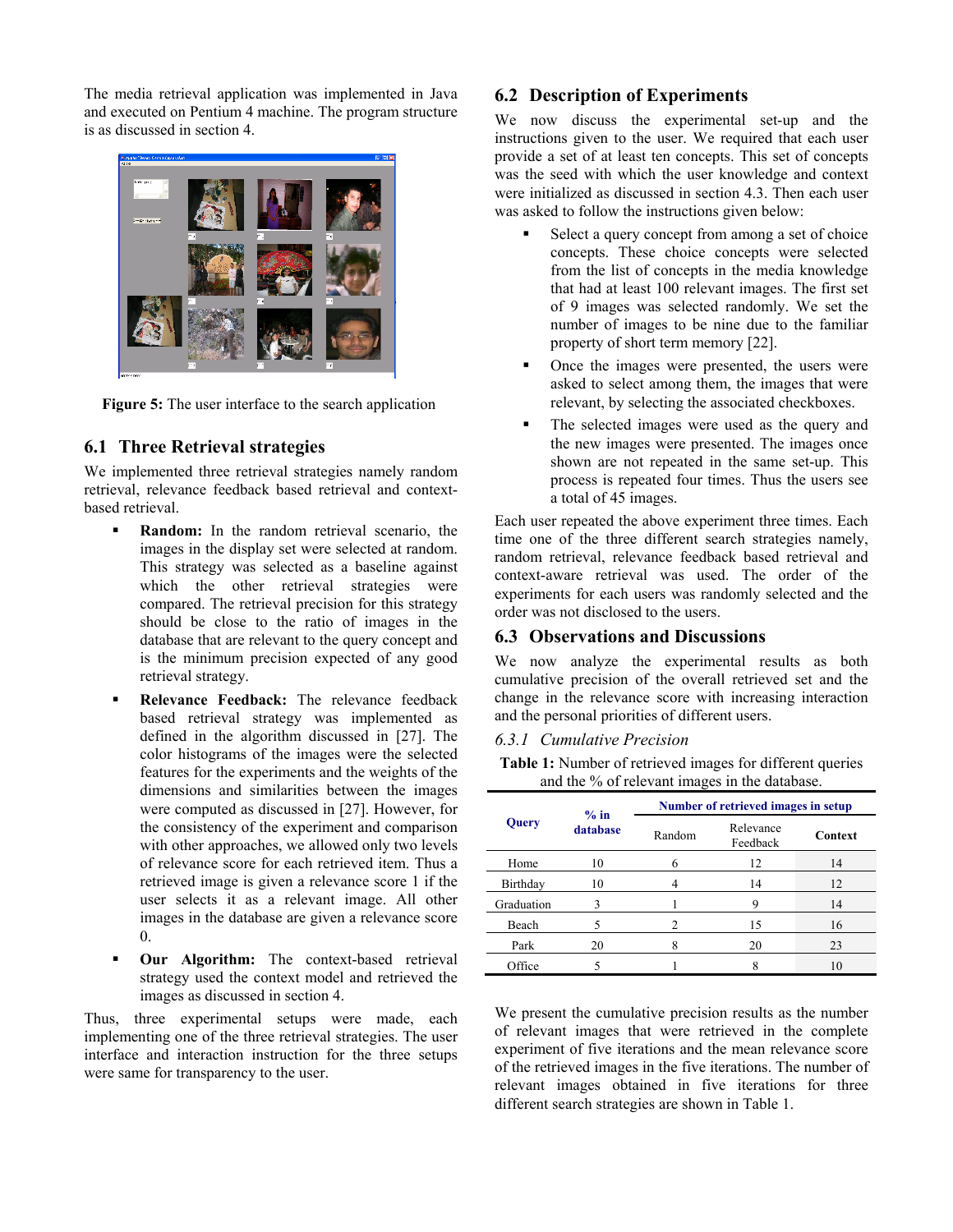We observe that the context-based retrieval gives the largest number of images relevant to the query. The number of relevant images retrieved using the random retrieval strategy depends solely on the percentage of relevant images in the database. It can be seen that the random retrieval strategy gives more number of relevant images for the query 'park' (20% images) as compared to the query 'beach' (5% images). The difference between the context-based retrieval and the relevance feedback method is not seen clearly as we do not consider the rank of the images.

A more revealing analysis of the results is possible by considering the rank of the retrieved images. The normalized relevance score for the retrieved set of nine images is computed as follows:

$$
S = \frac{2}{N(N+1)} \sum_{j=1}^{N} (N+1-r_j), \qquad \qquad <12>
$$

where N is the number of images and  $r_i$  represent the rank of the *i th* image given as

$$
r_i = \begin{cases} i & i \text{ is relevant to query} \\ 0 & \text{otherwise} \end{cases} < 13>
$$

Equation <12> helps us distinguish between two returned sets that have identical precision, as it takes the rank into account. The mean cumulative relevance score of the results for all the five iterations is shown in Table 2. The mean relevance score of the retrieved set for the contextbased retrieval is significantly larger than the relevance feedback approach for all the queries. This demonstrates that context-based retrieval is more effective than the relevance feedback retrieval.

**Table 2:** Mean relevance score of the retrieved images for different queries

| Query      | $%$ in<br>database | Mean relevance score of retrieved image set |                       |         |
|------------|--------------------|---------------------------------------------|-----------------------|---------|
|            |                    | Random                                      | Relevance<br>Feedback | Context |
| Home       | 10                 | 0.07                                        | 0.29                  | 0.32    |
| Birthday   | 10                 | 0.07                                        | 0.24                  | 0.38    |
| Graduation | 3                  | 0.02                                        | 0.21                  | 0.34    |
| Beach      | 5                  | 0.03                                        | 0.28                  | 0.42    |
| Park       | 20                 | 0.16                                        | 0.44                  | 0.51    |
| Office     | 5                  | 0.02                                        | 0.13                  | 0.29    |

We now discuss the change in the relevance of the results with increasing user interaction.

#### *6.3.2 Change in relevance with interaction*

An important aspect of the context-based retrieval approach is that with increasing interaction more relevant images are retrieved. The relevance scores in different iterations for the three different search strategies are shown in Figure 6. The relevance score of the retrieved set is seen increasing with the increasing interaction in the contextbased retrieval strategy. The relevance feedback based

approach also shows and increasing trend but is not very consistent.

There are two reasons for the improved dynamic performance of the context-based approach against any other approach. Firstly, with increasing interaction, the estimate of the user context becomes more accurate and the



**Figure 6:** Plot of relevance score against user interaction for queries 'home' (top) and 'park' (bottom) queries.

retrieved set is therefore more relevant. Secondly, the context-based approach uses multi-modal relations (commonsensical relations using the annotations and feature based metrics) between concepts to estimate the similarities. This helps retrieving images that are more semantically similar to the query. We see an anomaly in bottom figure in Figure 6, where in the fourth iteration; the relevance score of the relevance feedback approach is higher than the context-based retrieval approach. This is an outlier and is ascribed to the human error in interaction.

# **7. LIMITATIONS**

The use of the context model provided significant improvement in the photo retrieval over relevance feedback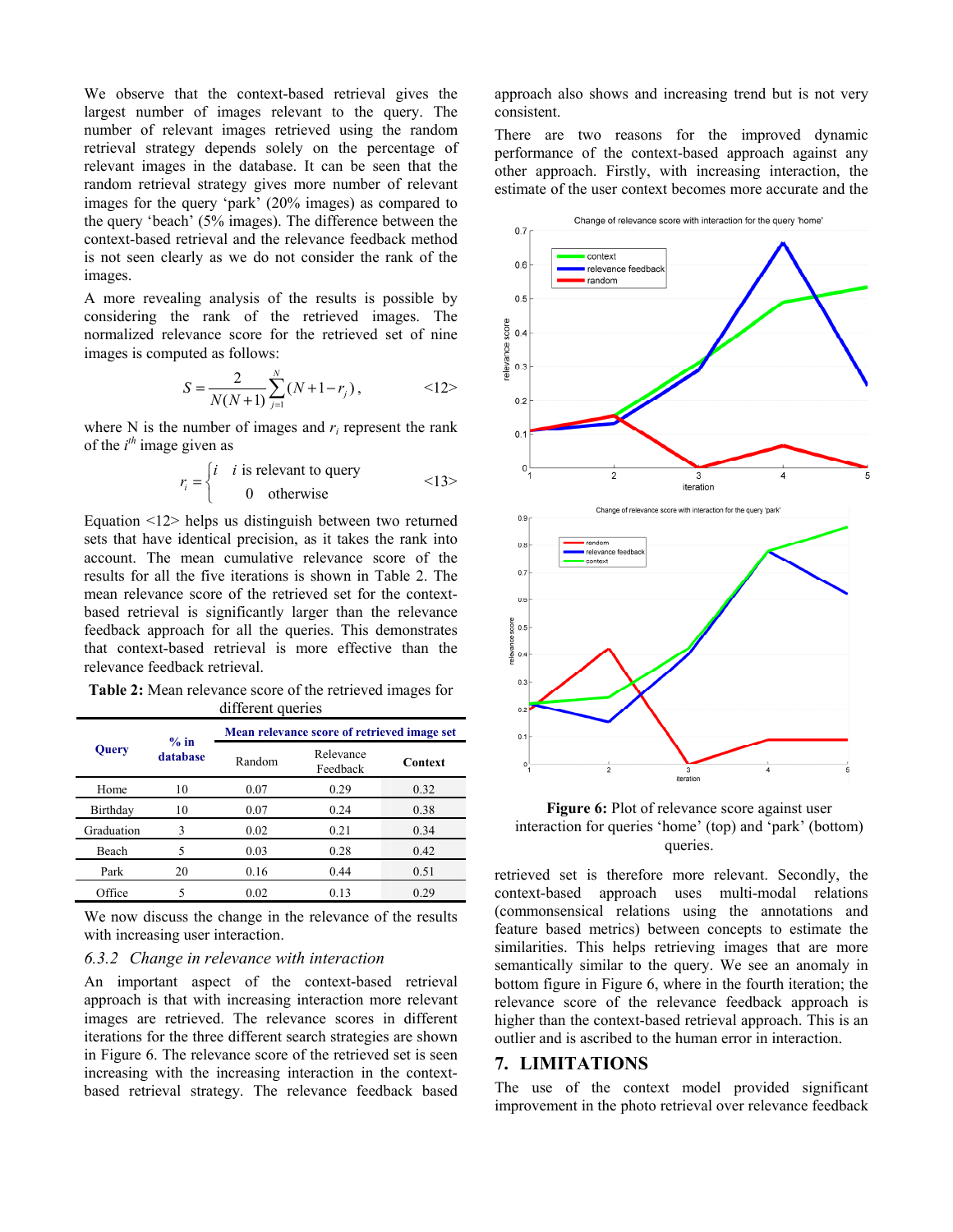base retrieval however, the model has the following limitations:

- The quality of the acquired user knowledge. For experimental purposes, we have used the concept net [20] to extract textual concepts and the commonsensical relationships between them while image concepts are derived from the media database itself. The textual concepts and their relationships in concept-net are not very dense and that limits the knowledge.
- The model needs continuous interaction with the user to have an accurate estimate of the user. In the absence of interaction, though the model maintains the knowledge about the user, until the past interactions, the estimate of the current context is very conservative.
- From the perspective of knowledge representation, while we provided a generic representation framework for knowledge in all modalities, the knowledge used in the application was limited to only text and image planes. In future work, we are planning to incorporate representations of human activities. Our current choice is guided by the needs of the image retrieval application.
- Knowledge is representable at multiple timescales. We did not cover the multi-scale temporal nature of knowledge in our current framework, and plan to incorporate this into future work.
- Probabilistic: The presented framework does not incorporate a probabilistic knowledge representation framework. We are currently developing new statistical models to represent multi-sensory knowledge and user action context using partially observable decision markov processes [18,32].

We plan to address these limitation in future work.

#### **8. CONCLUSIONS**

In this paper, we presented a novel framework for modeling user context. We have developed a theoretical understanding of multi-sensory knowledge and user context and their inter-relationships. We presented our definition of context as "*the finite and dynamic set of multisensory and inter-related conditions that influences the exchange of messages between two entities in communication*." We stated properties of context and its relationship to knowledge and the application. We then presented a dynamic, emergent and multi-sensory knowledge representation framework in which context can be estimated and represented as a subset that is in focus.

We modeled the dynamics of the context and knowledge as linear dynamical system. We provided proofs for the convergence, stability and controllability of the user context model under all circumstances. We tested the validity of our proposed user context model by applying it to a photo retrieval application. Our experiments demonstrate that the model of user context helps retrieve more relevant images for the user as compared to relevance feedback. The experiments also demonstrate the improvement in the relevance of the retrieved images with increasing user interaction.

We have identified that for a robust context model, we need a comprehensive framework for knowledge acquisition and representation. Hence, we plan to focus our future work mainly on improving the process of user knowledge acquisition, and multi-scale and multi-modal knowledge representation. We are also working on more exhaustive experiments with more users and a larger dataset and improved features to provide statistically more significant results.

### **9. REFERENCES**

- [1] *ConceptNet* http://web.media.mit.edu/~hugo/conceptnet.
- [2] *OpenCyc* http://www.opencyc.org.
- [3] P. APPAN and H. SUNDARAM (2004). *Networked multimedia event exploration*, Proc. ACM Multimedia 2004, also AME TR-2004-10, pp. 40-47, Oct. 2004., New York, New York.
- [4] R. ATKINSON and R. SHIFFRIN (1968). *Human memory: A proposed system and its control processes*. The psychology of learning and motivation: Advances in research and theory(eds). New York, Academic Press.
- [5] A. B. BENITEZ, J. R. SMITH and S.-F. CHANG (2000). *MediaNet: A Multimedia Information Network for Knowledge Representation*, Proceedings of the 2000 SPIE Conference on Internet Multimedia Management Systems (IS&T/SPIE-2000), Nov 6-8, 2000., Boston MA.
- [6] C.-T. CHEN (1999). Linear Systems Theory and Design. Oxford University Press.
- [7] W. CHRISTENSEN (2004). *Self-directedness, integration and higher cognition.* Language Sciences **26**(6): 661-692.
- [8] I. J. COX, M. L. MILLER, T. P. MINKA, T. V. PAPATHOMAS and P. N. YIANILOS (2000). *The Bayesian Image Retrieval System, PicHunter: Theory, Implementation and Psychophysical Experiments.* IEEE Trans. Image Processing---Special Issue on Digital Libraries.
- [9] A. K. DEY (2000). *Providing Architectural Support for Building Context-Aware Applications*. College of